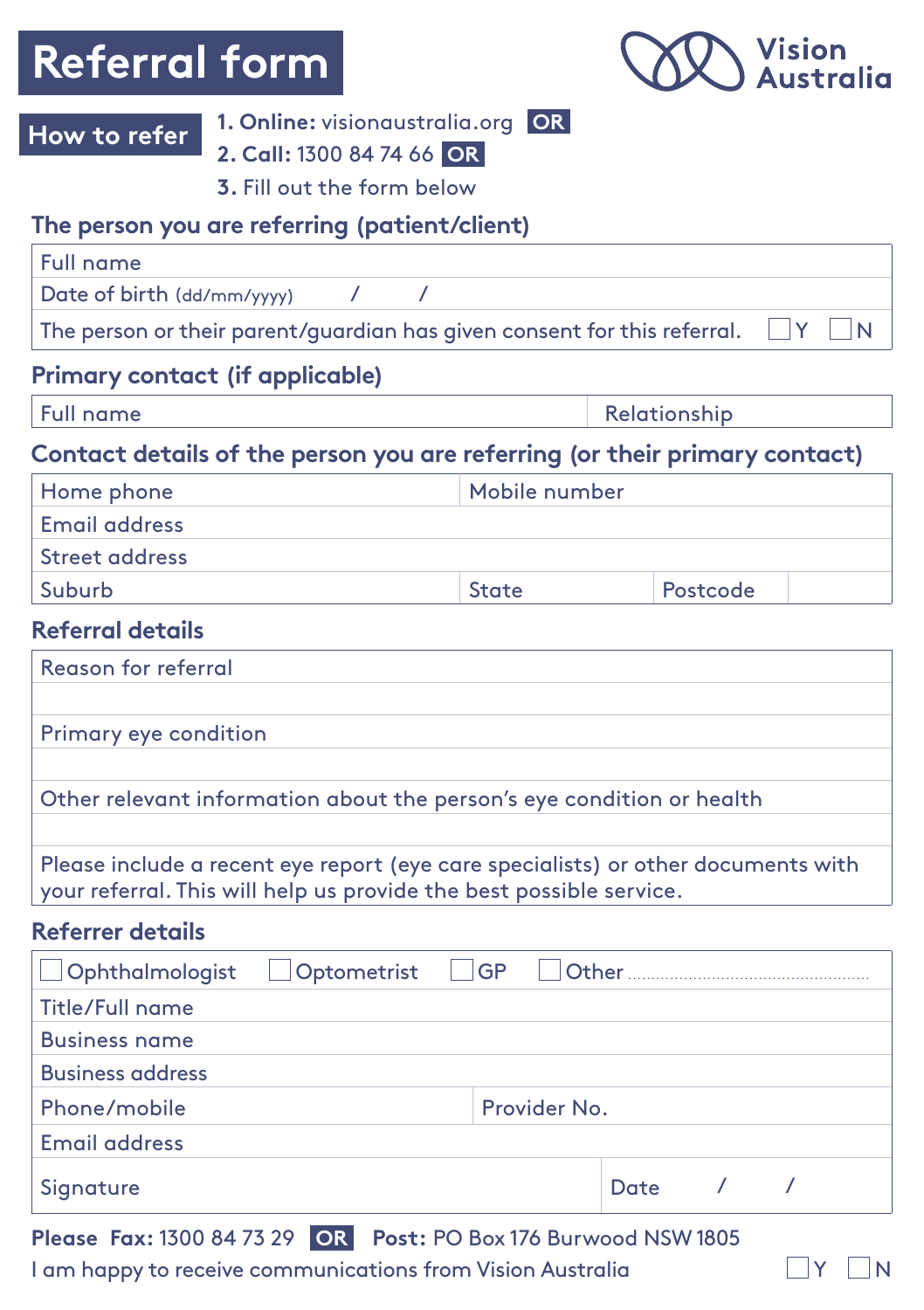## **Locations**



| <b>Australian Capital Territory</b>                                                                                                      |                                                                                                                                                                                                                                                                                                                                                                                                                                                                                                                                                                                                                                                                         |                                                                                                                                                                                                                                |  |  |  |
|------------------------------------------------------------------------------------------------------------------------------------------|-------------------------------------------------------------------------------------------------------------------------------------------------------------------------------------------------------------------------------------------------------------------------------------------------------------------------------------------------------------------------------------------------------------------------------------------------------------------------------------------------------------------------------------------------------------------------------------------------------------------------------------------------------------------------|--------------------------------------------------------------------------------------------------------------------------------------------------------------------------------------------------------------------------------|--|--|--|
| Canberra                                                                                                                                 | Suite 1a - 3 Sydney Avenue, Barton ACT 2600                                                                                                                                                                                                                                                                                                                                                                                                                                                                                                                                                                                                                             | 02 6132 5800                                                                                                                                                                                                                   |  |  |  |
| <b>New South Wales</b>                                                                                                                   |                                                                                                                                                                                                                                                                                                                                                                                                                                                                                                                                                                                                                                                                         |                                                                                                                                                                                                                                |  |  |  |
| Albury<br>Ashfield<br>Caringbah<br>Epping<br>Gosford<br>Lismore<br>Newcastle<br>Orange<br>Parramatta<br>Sydney<br>Tamworth<br>Wollongong | 566 Olive St, Albury NSW 2640<br>224 Liverpool Rd, Ashfield NSW 2131<br>301 Kingsway, Caringbah NSW 2229<br>Coffs Harbour 126 West High St, Coffs Harbour NSW 2450<br>Grnd Floor, Suite 2A, 3 Carlingford Rd, Epping NSW 2121<br>L3, Gateway Centre, 237 Mann St, Gosford NSW 2250<br>Shop 22/62 Wyrallah Rd, Lismore NSW 2480<br>7-9 Beaumont St, Hamilton NSW 2303<br>Suite 14, 107 Prince Street, Orange NSW 2800<br>Level 7, 128 Marsden St, Parramatta NSW 2150<br>We provide services in Sydney inner west and west<br>We provide services in the Tamworth area<br>Wagga Wagga Suite 1, 37 Trail St, Wagga Wagga NSW 2650<br>2/106 Market St Wollongong, NSW 2500 | 02 6041 8800<br>02 8973 1300<br>02 8525 9085<br>02 6659 9200<br>02 8974 5300<br>02 4321 6700<br>02 6623 4800<br>02 4927 3300<br>02 6363 6900<br>02 9334 3333<br>1300 84 74 66<br>1300 84 74 66<br>02 6926 8500<br>02 4220 4300 |  |  |  |
| <b>Queensland</b>                                                                                                                        |                                                                                                                                                                                                                                                                                                                                                                                                                                                                                                                                                                                                                                                                         |                                                                                                                                                                                                                                |  |  |  |
| <b>Brisbane</b><br>Cairns<br><b>Gold Coast</b><br><b>Townsville</b>                                                                      | 373 Old Cleveland Road, Coorparoo QLD 4151<br>L2, Mainstreet Arcade, 82 Grafton St, Cairns QLD 4870<br>L1, Easy T Centre, 510-514 Christine Ave, Robina QLD 4226<br>Maroochydore 19 George Street, Maroochydore QLD 4558<br>7 Fulham Rd, Pimlico, QLD 4812                                                                                                                                                                                                                                                                                                                                                                                                              | 07 3727 2345<br>07 4037 5600<br>07 5503 6400<br>07 5409 2200<br>07 4434 5800                                                                                                                                                   |  |  |  |
| <b>Victoria</b><br>Bairnsdale<br>Ballarat<br><b>Bendigo</b><br><b>Boronia</b><br>Dandenong<br>Geelong                                    | 27 Dalmahoy St, Bairnsdale VIC 3875<br>1300 Howitt Street, Wendouree VIC 3355<br>1/20 Bridge Street, Bendigo VIC 3550<br>252 Dorset Rd, Boronia VIC 3155<br>45 Princes Highway, Dandenong VIC 3175<br>79 High Street, Belmont VIC 3216                                                                                                                                                                                                                                                                                                                                                                                                                                  | 03 5623 0100<br>03 5337 4555<br>03 5445 5700<br>03 9760 0000<br>03 8791 0201<br>03 5249 2700                                                                                                                                   |  |  |  |
| Kensington<br>Kensington                                                                                                                 | 346 Macaulay Rd, Kensington VIC 3031<br>Seeing Eye Dogs Australia                                                                                                                                                                                                                                                                                                                                                                                                                                                                                                                                                                                                       | 03 8378 1100                                                                                                                                                                                                                   |  |  |  |
| Kooyong<br>Mildura<br>Shepparton<br>Warragul                                                                                             | 17 Barrett Street, Kensington VIC 3031<br>454 Glenferrie Road, Kooyong VIC 3144<br>123 Langtree Ave, Mildura VIC 3500<br>Corner Archer St & Channel Rd, Shepparton VIC 3630<br>2A Mouritz Street, Warragul VIC 3820<br>Warrnambool 124 Koroit Street, Warrnambool VIC 3280                                                                                                                                                                                                                                                                                                                                                                                              | 03 9381 6400<br>1300 84 74 66<br>03 5023 9500<br>03 5831 9400<br>03 5623 0100<br>03 5560 2300                                                                                                                                  |  |  |  |
| <b>Western Australia</b><br>Perth                                                                                                        | 1/3 Rosslyn St, West Leederville WA 6007                                                                                                                                                                                                                                                                                                                                                                                                                                                                                                                                                                                                                                | 08 6246 4505                                                                                                                                                                                                                   |  |  |  |
| Please note: Details are subject to change. See website.                                                                                 |                                                                                                                                                                                                                                                                                                                                                                                                                                                                                                                                                                                                                                                                         |                                                                                                                                                                                                                                |  |  |  |

### **General enquiries**

For more information please contact our national contact centre. **Call 1300 84 74 66 Email** info@visionaustralia.org Website visionaustralia.org ST-CLIREFPAD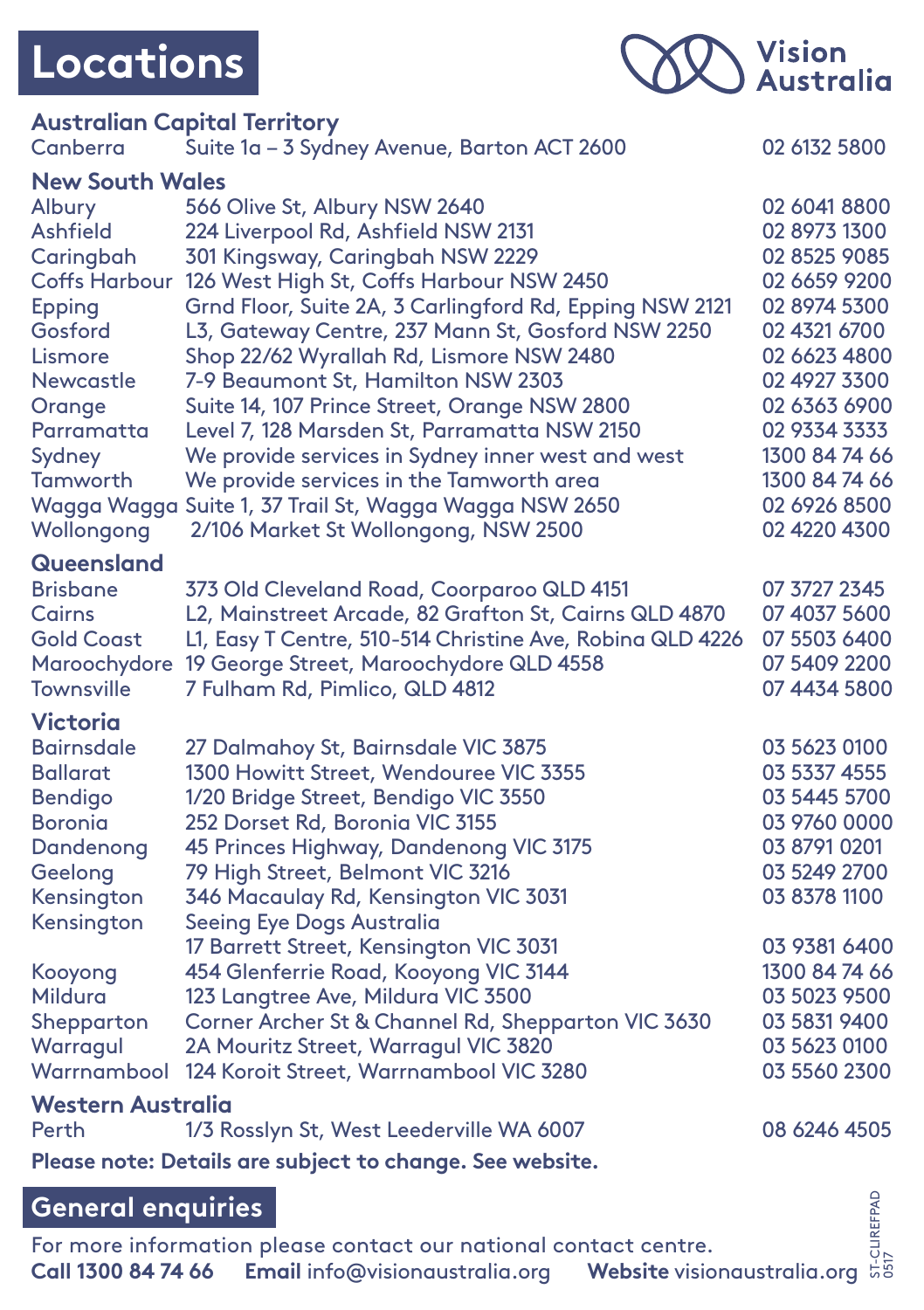

# **Order form**

Complete and fax **1300 84 73 29** or email **info@visionaustralia.org**  Please allow up to 10 working days to receive your order.

### **Referrer information**

| <b>VIA</b> Yosten<br><b>Referral form</b><br><b>Referral pad A5</b><br>The genuon you are referring<br><b>Pull nome</b><br>Date of birth (differentiated) / / /<br><b>Engineering</b><br>The person or their parent/ourselves has alsers paramet for this referral. Or City<br>(50 leaves)<br>Centert details of the person you are referring for their primary center.<br>Mobile country<br><b>Hame share</b><br><b>Expert and depart-</b><br><b>Street address</b><br><b>State</b><br>Pentrade<br><b>Release contact (if analizable)</b><br><b>Built account</b><br><b>Baltimore</b><br><b>County</b> and<br><b>Barbarond Awarding</b><br><b>Research for referent</b><br>Primary are condition<br>Other relevant information about the person's eve condition or health | Self-referral cards<br>Hello.<br>Vision Australia here.<br>A5-national<br>Whatever your level of vision loss, your<br>experience is entirely unique. We can<br>help you access the support you need to<br>keep doing the things you love.<br>Vision Australia is the leading national<br>provider of specialised support services<br>for people of all ages who are blind or<br>experiencing vision loss.<br><b>Contact Vision Australia</b> |
|----------------------------------------------------------------------------------------------------------------------------------------------------------------------------------------------------------------------------------------------------------------------------------------------------------------------------------------------------------------------------------------------------------------------------------------------------------------------------------------------------------------------------------------------------------------------------------------------------------------------------------------------------------------------------------------------------------------------------------------------------------------------------|----------------------------------------------------------------------------------------------------------------------------------------------------------------------------------------------------------------------------------------------------------------------------------------------------------------------------------------------------------------------------------------------------------------------------------------------|
| Please include a recent eye report few care commission) or other decuments with<br>one referred. This will help us provide the level possible service.<br><b>Referrer details</b><br>Doctorships Document Day Dates<br><b><i><u><u><b>Distant College Comments</b></u></u></i></b><br><b>Business Associate</b><br><b>Business address</b><br><b><i><u>Surant Woods De</u></i></b><br><b>Deal address</b><br>Date: / /<br>Signature<br>Quantity<br><b>How to refer</b><br><b>Email:</b> referrabilistions at raising<br>Online vicionsustrate analysterate<br><b>Base: 1980 But We Will</b><br>Roof - Britain 135 Bennann Miller and                                                                                                                                       | 1300 84 74 66<br>Call<br><b>Email</b><br>info@visionaustralia.org<br>Web<br>visionaustralia.org<br>Locations VIC ACT NSW QLD WA<br>Quantity<br>Vision Australia                                                                                                                                                                                                                                                                              |

### **Your details**

| <b>Full name</b>     | Or stamp here |
|----------------------|---------------|
| Organisation         |               |
| Delivery address     |               |
|                      |               |
|                      |               |
|                      |               |
| Suburb               |               |
| <b>State</b>         |               |
| Postcode             |               |
| <b>Email address</b> |               |
| Daytime number       |               |

I am happy to receive communications from Vision Australia  $\Box$  Y  $\Box$  N